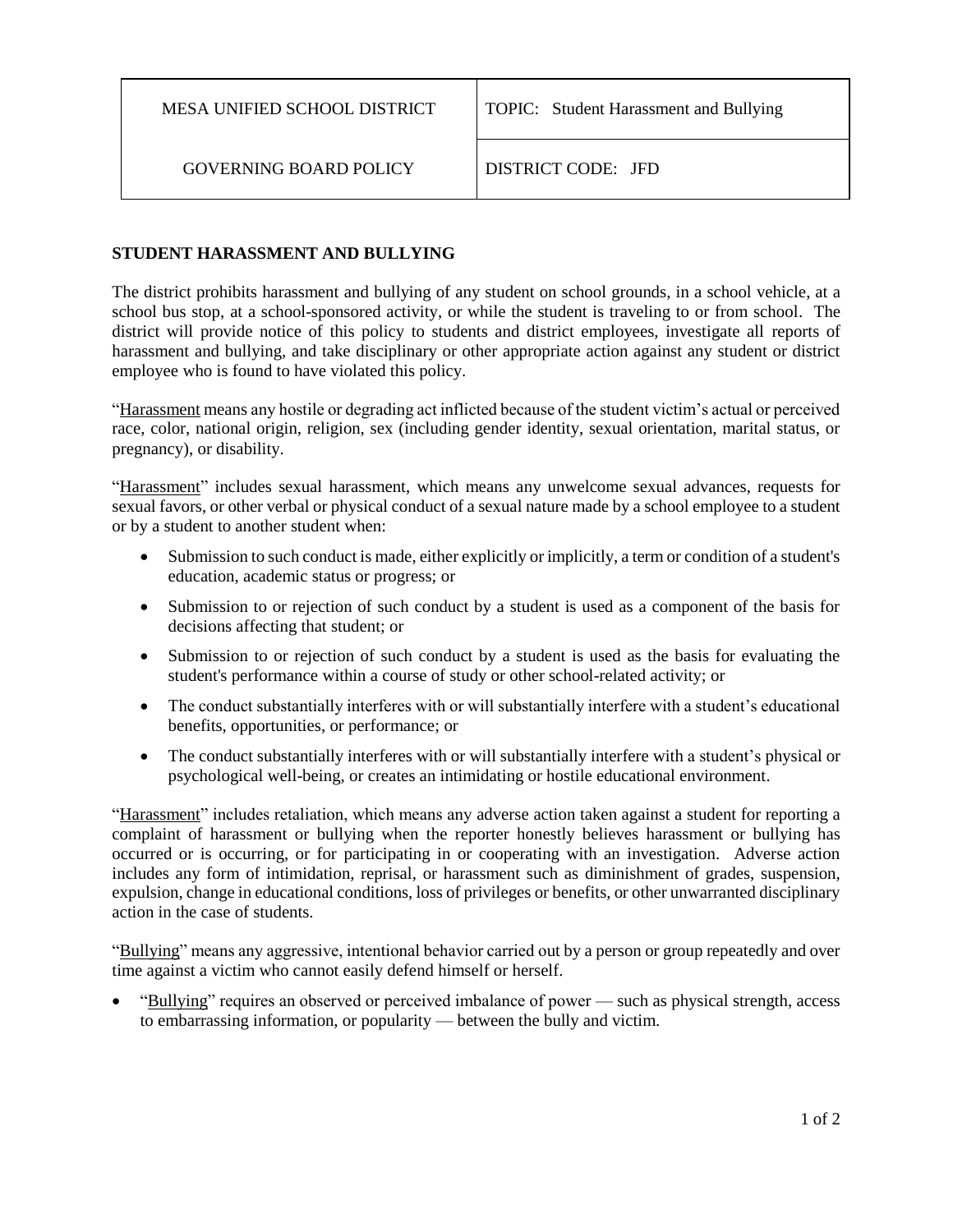- "Bullying" may be verbal, physical, or relational.
	- o Verbal bullying includes teasing, name-calling, taunting, and threatening.
	- $\circ$  Physical bullying includes hitting or kicking, tripping or pushing, spitting, and taking the victim's property.
	- o Relational bullying includes attempts to damage the victim's relationships or reputation by excluding, spreading rumors, or defamation.
- "Bullying" includes cyberbullying, which means any act of bullying committed by use of electronic technology or electronic communication devices, including social networking and other Internet communications that occur on school property or at a school-sponsored event; substantially interferes with a student's education; threatens the overall educational environment; or substantially disrupts the operation of school.

It is not "bullying" when:

- Two students of similar age, strength, and size fight or quarrel with each other.
- A student provokes another into a verbal or physical confrontation.
- A students acts aggressively toward another student in the absence of an imbalance of power.
- A teacher or administrator responds to a student's misconduct with appropriate disciplinary action.
- A teacher or administrator responds to a student's poor performance with appropriate criticism.

Conduct that does not rise to the level of "bullying" may nevertheless violate the district's *Information & Guidelines* for student behavior or policies regarding employee professional conduct. In such cases, disciplinary action is appropriate.

This policy will be interpreted and applied so as to comply with state and federal legal requirements, including without limitation, the Arizona Revised Statute §15-341, the Civil Rights Act of 1964, and Title IX of the Education Amendments of 1972.

The Superintendent is authorized and directed to adopt administrative regulations for the implementation of this policy, including without limitation, procedures for the investigation of reports of harassment and bullying.

Adopted: May 23, 2006

Revised: May 26, 2015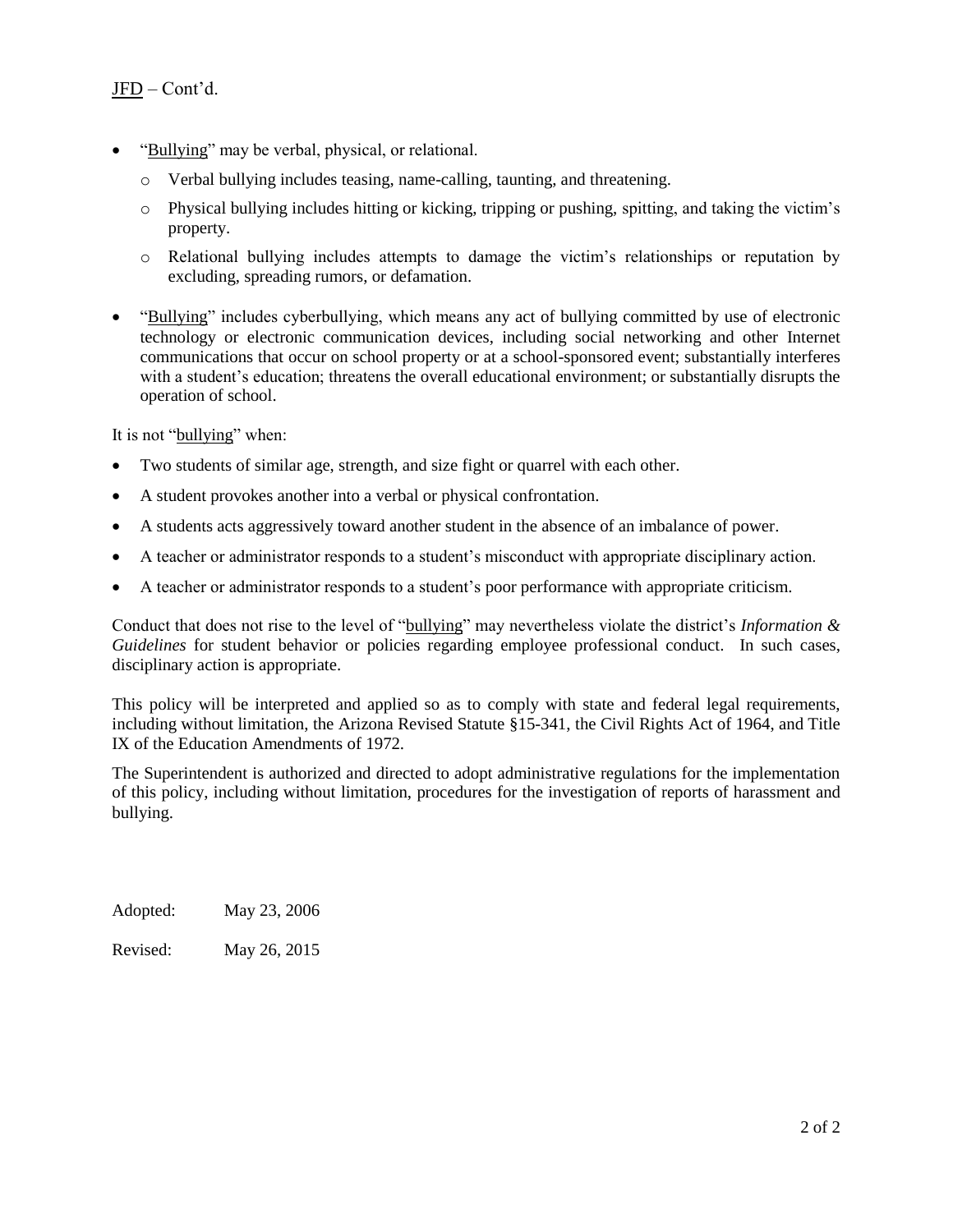# **PROCEDURES FOR NOTICE, REPORTING, AND INVESTIGATION OF HARASSMENT AND BULLYING OF STUDENTS**

## **1. Notice**

The district will use its *Information & Guidelines* for student behavior to provide notice of this policy and encourage students to report harassment and bullying. Principals or their designees will review the district's policy against harassment and bullying with students at the start of each school year and distribute written information about rights, protections, and services available to students who are alleged victims of harassment.

## **2. Reporting**

- **A. Students.** The district will encourage students and parents of students who are harassed or bullied, or who have first-hand knowledge of harassment or bullying, to report such incidents. Students and their parents should report an incident to any teacher, counselor/student advisor, or school administrator.
- **B. Employees**. A school employee who witnesses, overhears, or receives a report, formal or informal, written or oral, of harassment or bullying of a student at school or a school bus stop, in a school vehicle or while traveling to or from school, or during school-sponsored activities must immediately report it to the principal or the employee's supervisor. An employee's report will be documented in writing. An employee who fails to report harassment or bullying of a student is subject to disciplinary action pursuant to Governing Board Policy GCPD or GDPD.
- **C. Alternative Reporting.** A student, parent, or employee may report harassment or bullying to any administrator or supervisor to whom the student or employee feels comfortable making the report. A report of harassment or bullying may always be made to the Superintendent or, if necessary, the Governing Board President.
- **D. Privacy.** Reports of harassment or bullying will be kept confidential to the extent possible, given the need to investigate and act on investigative results. No report will be disclosed to a person other than a school official or law enforcement agent unless all personally identifiable information has been redacted.

## **3. Response**

**A. Principal.** The principal or designee is primarily responsible for receiving oral or written reports of harassment and bullying. The principal may request, but may not insist upon, a written report. If the report was given verbally, the principal will promptly create a written record of what was reported and maintain it. Reports of harassment and bullying must be recorded in the district's Student Information System or on a Harassment or Bullying Report (form JFD-R-F), except for minor social conflicts between students that have been fully addressed and recorded as a disciplinary matter by the school, but clearly mischaracterized as harassment or bullying by the reporter.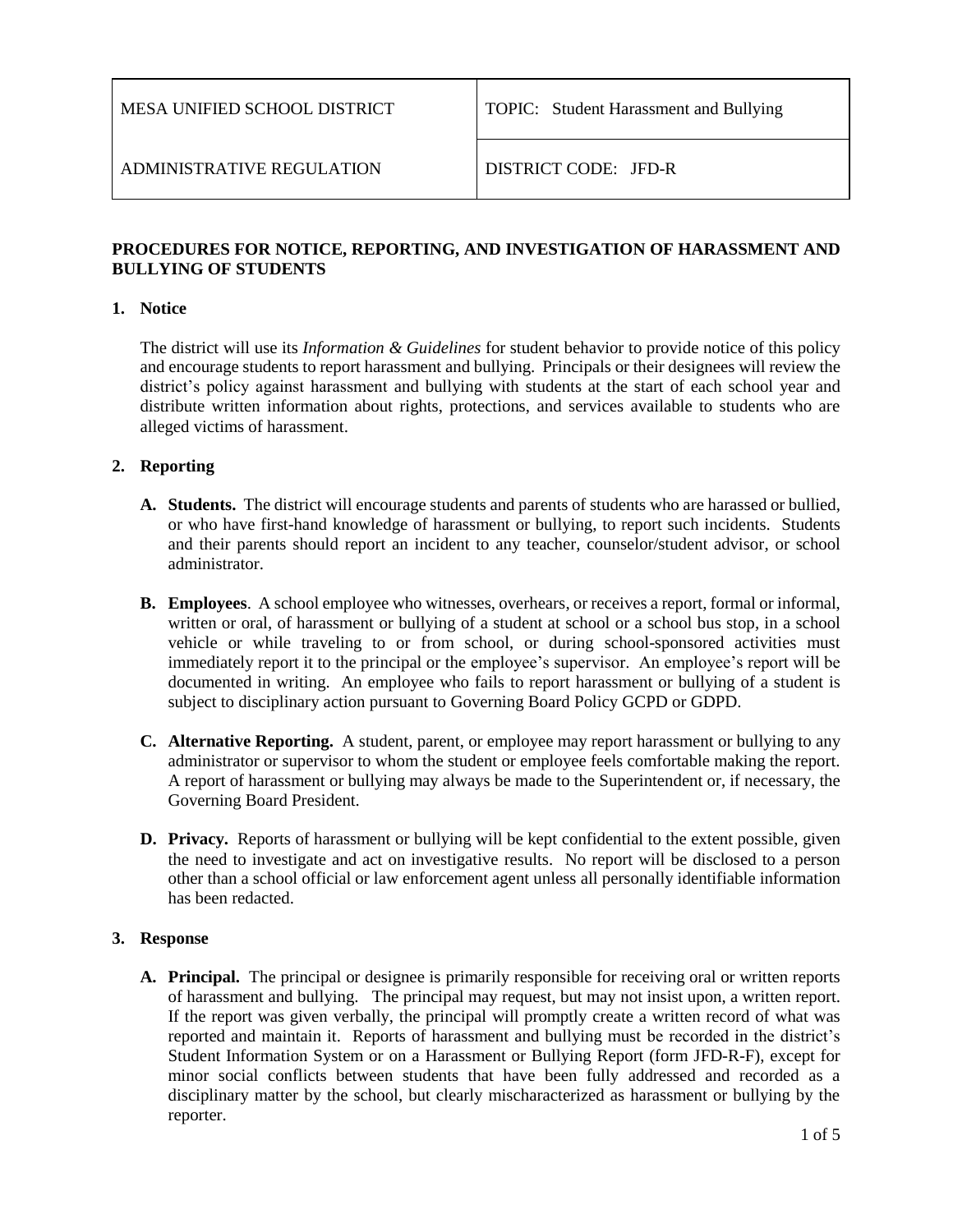Upon receipt of a report of harassment or bullying, the principal or designee will give to the offended student written information about the rights, protections, and services available to students who are alleged victims of harassment or bullying. (See the district's student bullying notice.) The written information need not be provided when the report concerns a minor social conflict between students that has been fully addressed and recorded as a disciplinary matter by the school, but clearly mischaracterized as harassment or bullying by the reporter.

Reports of harassment or bullying that create a reasonable belief that a student is a victim of child abuse must be immediately reported to the police or Department of Child Safety in accordance with district policy JHG and the district's Child Abuse Reporting Protocol.

The principal will promptly forward reports of harassment or bullying that allege inappropriate conduct by a district employee or retaliation to the appropriate assistant superintendent.

**B. Assistant Superintendent.** The assistant superintendent or designee is primarily responsible for the investigation of reports of employee-to-student harassment or bullying. The assistant superintendent, in consultation with the principal, will determine whether to place the accused district employee on administrative leave.

#### **4. Informal Resolution**

The principal may attempt to informally resolve a report of student-to-student harassment or bullying by meeting with the offended student and the offending student individually or together. The principal will communicate with the parents of the students regarding the allegations and efforts to achieve an informal resolution. If it appears to the principal that the offended student's concerns have been successfully resolved, the principal will document the informal resolution and maintain it as a record in the district's Student Information System or on a Harassment or Bullying Report (form JFD-R-F).

If informal resolution cannot be achieved, or if the offended student or parents remain dissatisfied with the informal resolution, the principal will advise the student or parents that the student may request a formal investigation of the report.

#### **5. Formal Investigation of Student-to-Student Harassment or Bullying**

- **A. Investigator.** The principal or a designee will conduct an investigation upon receipt of a report alleging student-to-student harassment or bullying that cannot be resolved with informal resolution. Ordinarily, the principal will conduct the investigation; however, a designee may be assigned, whenever necessary or appropriate, to expedite the investigation or remove a concern for bias or conflict of interest.
- **B. Investigation.** The investigator will interview the offended and offending students and any other persons who may have knowledge of the circumstances giving rise to the report and may use other methods and documentation. Witnesses will be advised to keep their statements and knowledge of the matter confidential.
- **C. Timeframe**. The investigator will complete the investigation as soon as practicable. If the investigation will require more than five school days, the investigator will contact the offended student's parents to inform them of the progress of the investigation.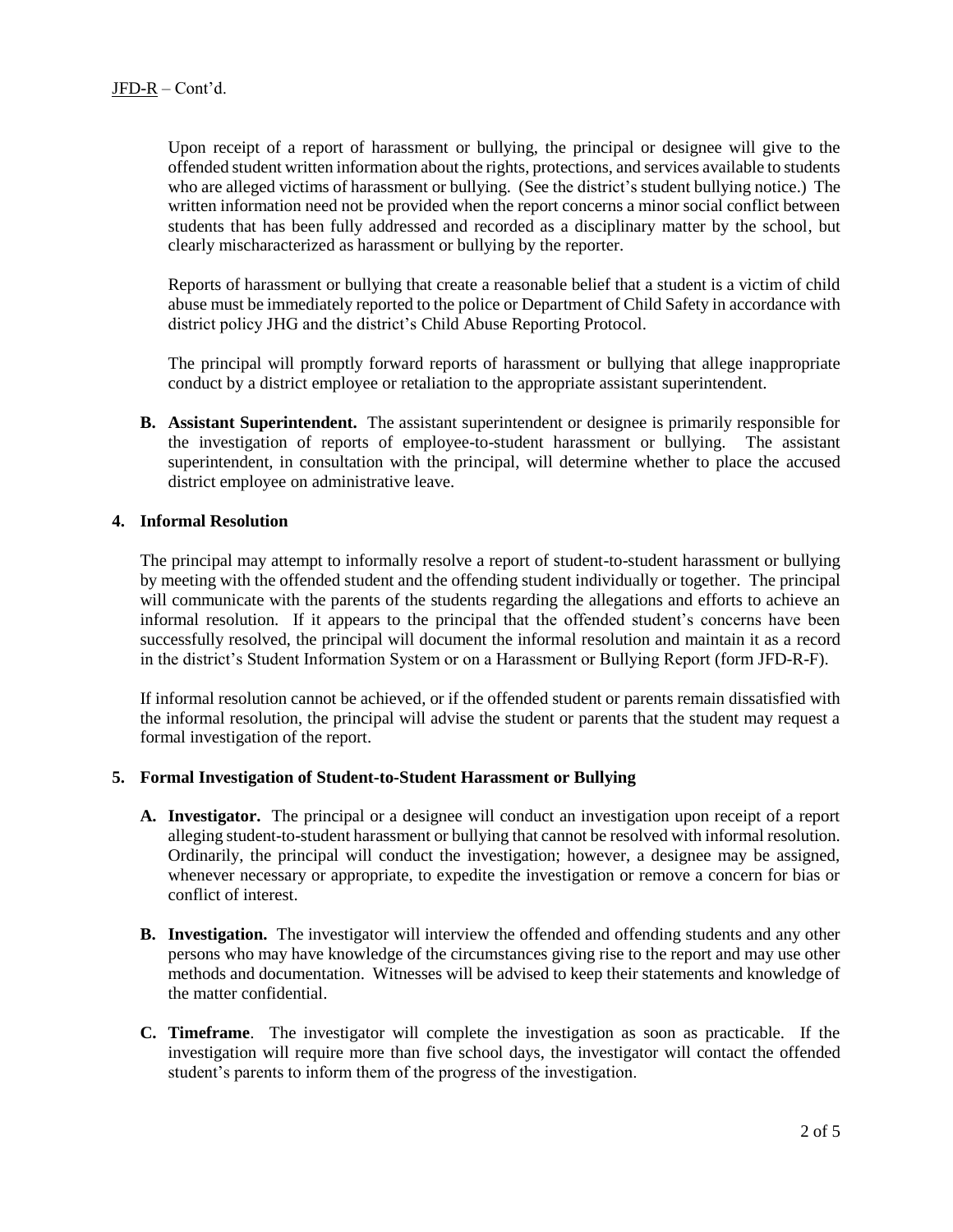- **D. Findings.** Upon completion of the investigation, the investigator will decide whether harassment or bullying occurred or did not occur, or that the evidence is inconclusive. The investigator's findings will be entered on report form JFD-R-F.
- **E. Notification of Offended Student.** Upon completion of the investigation, the investigator will promptly notify the offended student and his or her parent of the investigator's findings and what disciplinary and remedial action, if any, will be pursued against the offending student. A copy of the completed report form JFD-R-F may be disclosed to the offended student or offending student, provided that all student names other than the name of the recipient are redacted.

If the offended student is a student with disabilities who has a Section 504 plan or individualized education program (IEP) and the investigator (or principal) finds that the offended student is a victim of harassment or bullying or other misconduct that may interfere with the offended student's right to FAPE, the school will schedule a Section 504 team meeting or an IEP meeting to review what accommodations or services, if any, may be needed to respond to the student's or parent's concerns about harassment or bullying. If a meeting is requested, the school will promptly schedule and conduct the meeting.

**F. Recordkeeping**. A written record of any complaints of harassment or bullying and their resolution will be maintained by the principal for a period of at least six years. A record of harassment or bullying will not be maintained as an education record of the offending student unless the investigator finds that the offending student harassed or bullied the offended student.

#### **6. Formal Investigation of Employee-to-Student Harassment or Bullying**

- **A. Investigator.** The assistant superintendent or a designee will conduct an investigation upon receipt of a report alleging employee-to-student harassment or bullying that cannot be resolved with informal resolution. Ordinarily, the investigator will be an assistant superintendent; however, a designee may be assigned whenever necessary or appropriate to expedite the investigation or remove a concern for bias or conflict of interest.
- **B. Investigation.** The investigator will interview the offended student and offending employee and any other persons who may have knowledge of the circumstances giving rise to the report and may use other methods and documentation. Witnesses will be advised to keep their statements and knowledge of the matter confidential.
- **C. Timeframe.** The investigator will complete the investigation as soon as practicable. If the investigation will require more than five school days, the investigator will contact the offended student's parents to inform them of the progress of the investigation.
- **D. Findings.** Upon completion of the investigation, the investigator will decide whether harassment or bullying occurred or did not occur, or that the evidence is inconclusive. The investigator's findings will be entered on report form JFD-R-F.
- **E. Notification of Offended Student.** Upon completion of the investigation, the investigator will promptly notify the offended student and his or her parent of the investigator's findings and what disciplinary and remedial action, if any, will be pursued against the offending employee.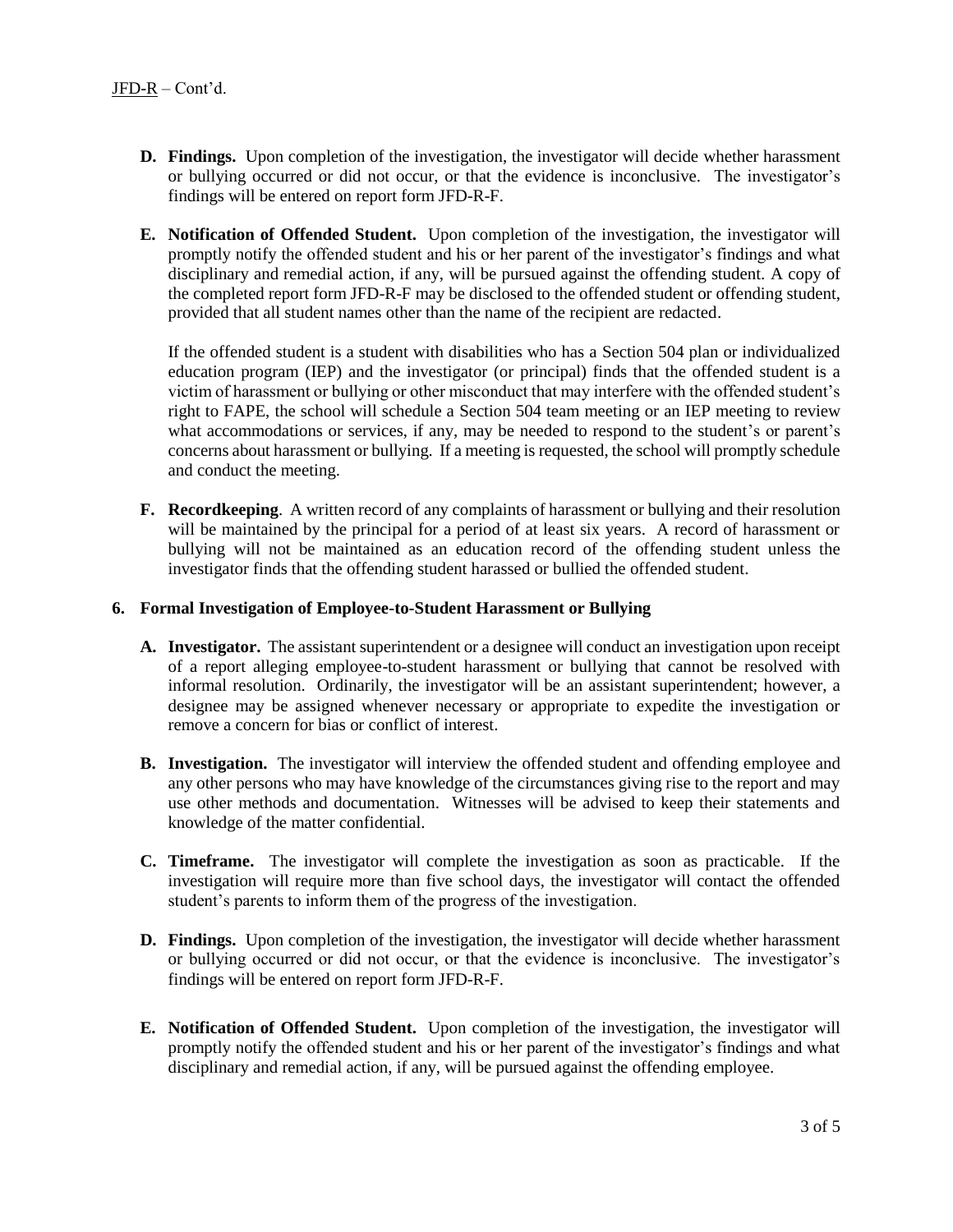**F. Recordkeeping**. A written record of any complaints of harassment or bullying and their resolution will be maintained by the assistant superintendent.

#### **7. Disciplinary and Remedial Action**

When the district determines that harassment or bullying has occurred, the district will take disciplinary or remedial action as appropriate in order to ensure that further harassment or bullying does not occur. Disciplinary action for violation of this policy will be taken in accordance with applicable district policy governing discipline of students or employees. The investigator may take remedial action to prevent further tensions between the offended student and the offending student or employee if the investigator finds that the evidence is inconclusive.

#### **8. Appeal**

**A. Offended Student.** If an offended student is not satisfied with the results of an investigation, the student may appeal the matter to the appropriate assistant superintendent within five school days after the student or the student's parent is informed of the result of the investigation. The assistant superintendent will review the investigation and decision and any relevant documents or statement submitted by the offended student. Based on this information, the assistant superintendent will issue a decision to affirm, reverse, or modify the original decision within five school days.

The offended student may appeal the assistant superintendent's decision to the Associate Superintendent within five school days after the student or student's parent is informed of the assistant superintendent's decision. The Associate Superintendent may review the matter and issue a final decision or, alternatively, refer the matter for an investigation or hearing conducted by an independent hearing officer selected from a list of hearing officers approved by the Governing Board.

If an independent hearing officer will be used, the student or student's parent will be allowed to choose between either of two alternatives:

- An independent investigation that will be conducted by the hearing officer, who will privately interview witnesses and submit a written report of findings and recommendations; or
- An independent hearing conducted by the hearing officer, who will allow sworn witnesses to be questioned by the parties and will submit a written report of findings and recommendations.

The Associate Superintendent will complete a review of the appeal and issue a final decision within ten school days after the appeal is received or after the independent hearing officer submits the written report of findings and recommendations, whichever is later.

**B. Offending Student or Employee.** A person who receives disciplinary action as a result of a violation of this policy may appeal the determination and disciplinary action in accordance with the applicable district policy governing discipline of students or employees.

## **9. Retaliation and False Reporting**

**A. Retaliation.** Any person who retaliates against an employee or student who reports, testifies, assists, or participates in an investigation or hearing relating to a harassment or bullying report will be subject to appropriate action and/or discipline by the school district.